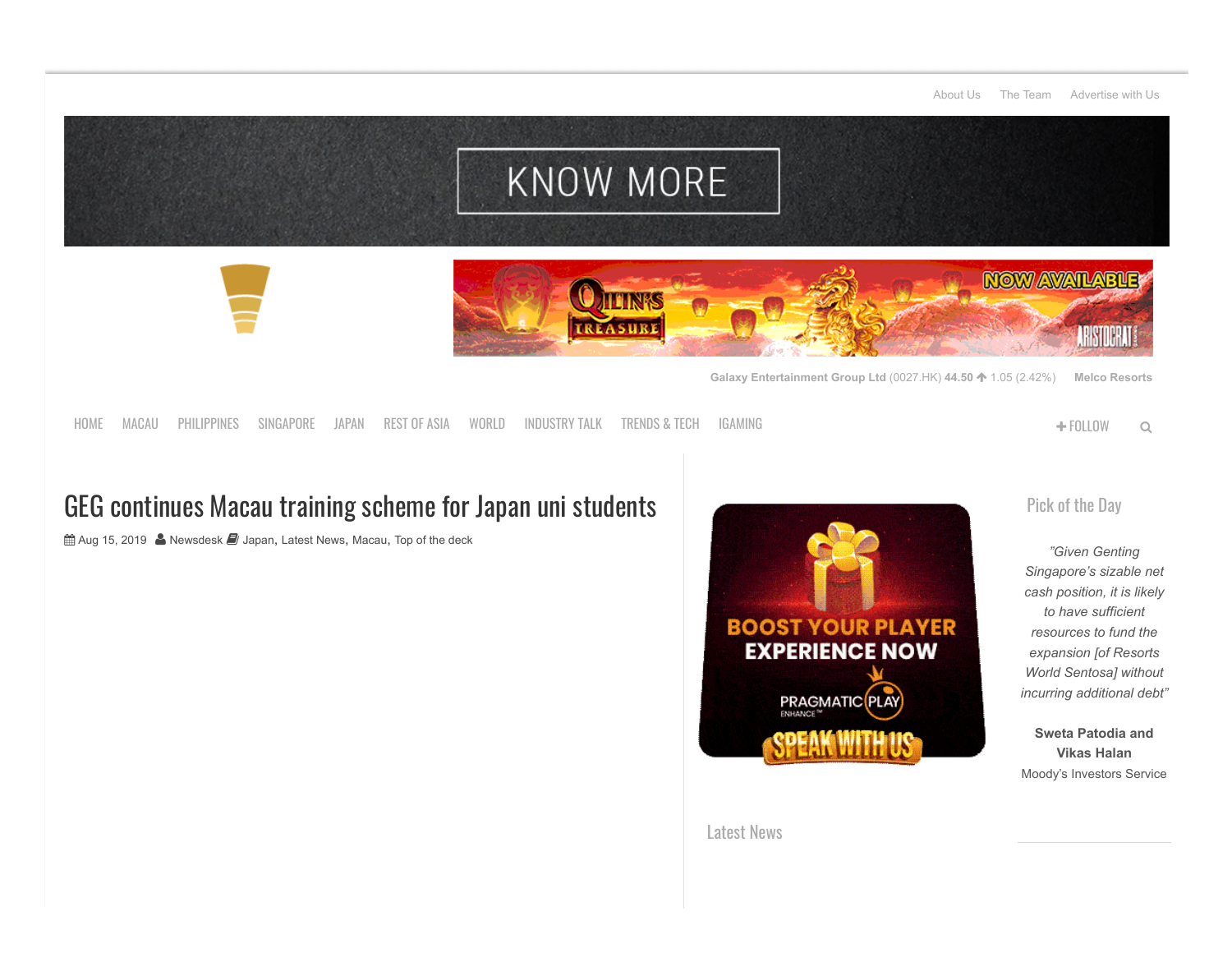

Macau-based casino operator Galaxy Entertainment Group Ltd – also known as GEG – announced on Wednesday it would be hosting a second edition of a scheme to bring to Macau groups of Japanese university students, for them to learn more about integrated resort management.

The scheme – dubbed "GEG Japan-Macau Integrated Resort Management Mentorship Pilot Scheme" – was launched last year. It is jointly organised by Galaxy Entertainment and Galaxy Entertainment Group Foundation.

Participants in this year's programme include university students and scholars from three Japanese universities, and representatives from Japanese hospitality firm Okura Nikko Hotel Management Co Ltd.

The programme will start on August 26 and will run for three weeks. Participants will attend lectures provided by scholars from University of Macau, and "a diverse study of integrated resort operations" to take place at the Galaxy Macau casino resort (pictured in a file photo), Galaxy Entertainment said.

The firm added: "With integrated resorts expected to debut in Japan in the near future, there is a need to develop human resources tailored for this exciting new industry."

Presented as "the first of its kind", the programme aims "to develop operational skills and sector knowledge for personnel interested in playing a leading role in the integrate resort field," the firm added.



## Macau [February casino](https://www.ggrasia.com/macau-february-casino-ggr-up-22pct-m-o-m-govt/) GGR up 22pct m-o-m: govt

**前 Mar 01, 2022** 

Macau's February casino gross gaming revenue (GGR) was up 22.3 percent month-on-month, and also rose year-on-year, according to data released on Tuesday by the local regulator, the Gaming...

**[Read More](https://www.ggrasia.com/macau-february-casino-ggr-up-22pct-m-o-m-govt/)**



[M](https://www.ggrasia.com/melinda-chan-succeeds-levo-chan-as-macau-legend-ceo/)elinda Chan [succeeds](https://www.ggrasia.com/melinda-chan-succeeds-levo-chan-as-macau-legend-ceo/) Levo Chan as Macau Legend CEO **曲** Mar 01, 2022



[Donaco 1H](https://www.ggrasia.com/donaco-1h-flags-going-concern-risk-cambodia-op-still-shut/) flags going concern risk, Cambodia op still shut **曲 Mar 01, 2022** 



www.tkhsgroup.com

### Most Popular



Covid mass testing again in [mainland](https://www.ggrasia.com/covid-mass-testing-again-in-mainland-places-next-to-macau/) places next to Macau

Sign up to our FREE [Newsletter](http://eepurl.com/UB8V5)